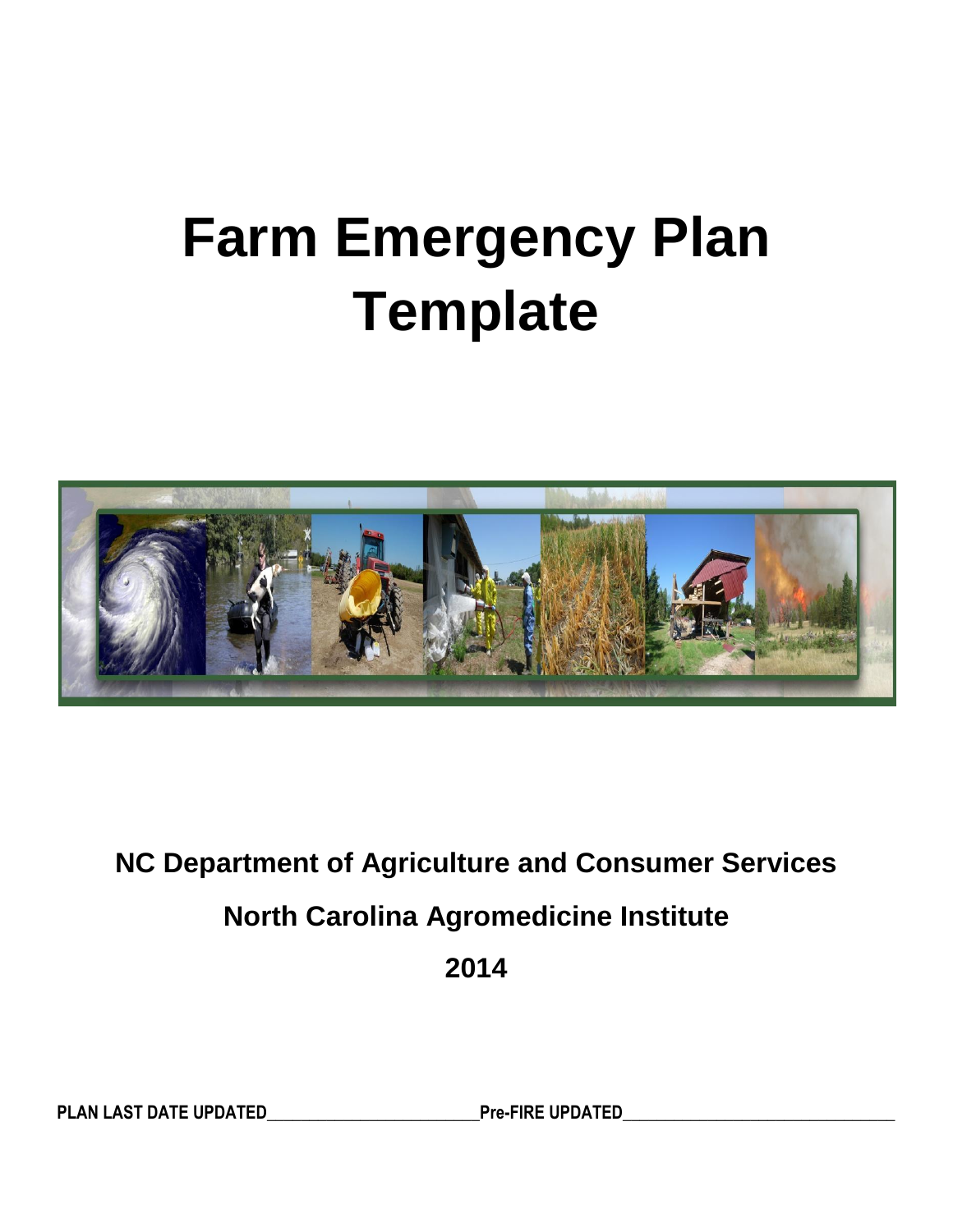## **Farm Emergency Plan**

## **I. Emergency Numbers - if 911 is not working properly**

| <b>Contact Names</b>                          | <b>Contact Numbers</b> |
|-----------------------------------------------|------------------------|
| Fire                                          |                        |
| Local Police                                  |                        |
| <b>County Sheriff</b>                         |                        |
| Local Animal Control                          |                        |
| State Police                                  |                        |
| Local County Emergency Management Coordinator |                        |
| Ambulance                                     |                        |
| Local Hospital                                |                        |
| <b>Family Doctor</b>                          |                        |
| Agricultural Chemical Dealer                  |                        |

## **II. Business Numbers (important numbers for your business)**

| <b>Contact Names</b>                                   | <b>Contact Numbers</b> |  |
|--------------------------------------------------------|------------------------|--|
| Local Fire                                             |                        |  |
| <b>Local Fire Chief</b>                                |                        |  |
| <b>Electric Company</b>                                |                        |  |
| <b>Gas Company</b>                                     |                        |  |
| <b>Phone Company</b>                                   |                        |  |
| Equipment Dealer/Mechanic                              |                        |  |
| FBI Field Office Emergency Number                      |                        |  |
| Local NC Cooperative Extension Agent                   |                        |  |
| NC Department of Agriculture & Consumer Services       |                        |  |
| (NCDA&CS)                                              | 919-707-3000           |  |
| NCDA&CS Structural Pest Control and Pesticide Division | 919-733-3556           |  |
| <b>NCDA&amp;CS Emergency Programs Division</b>         | 919-807-4300           |  |
| <b>NCDA&amp;CS Veterinary Division</b>                 | 919-733-7601           |  |
| National Response Center                               | 1-800-424-8802         |  |
| NCDENR, Division of Water Quality (DWQ)                | 1-800-858-0368         |  |
| <b>NC Poison Control</b>                               | 1-800-222-1222         |  |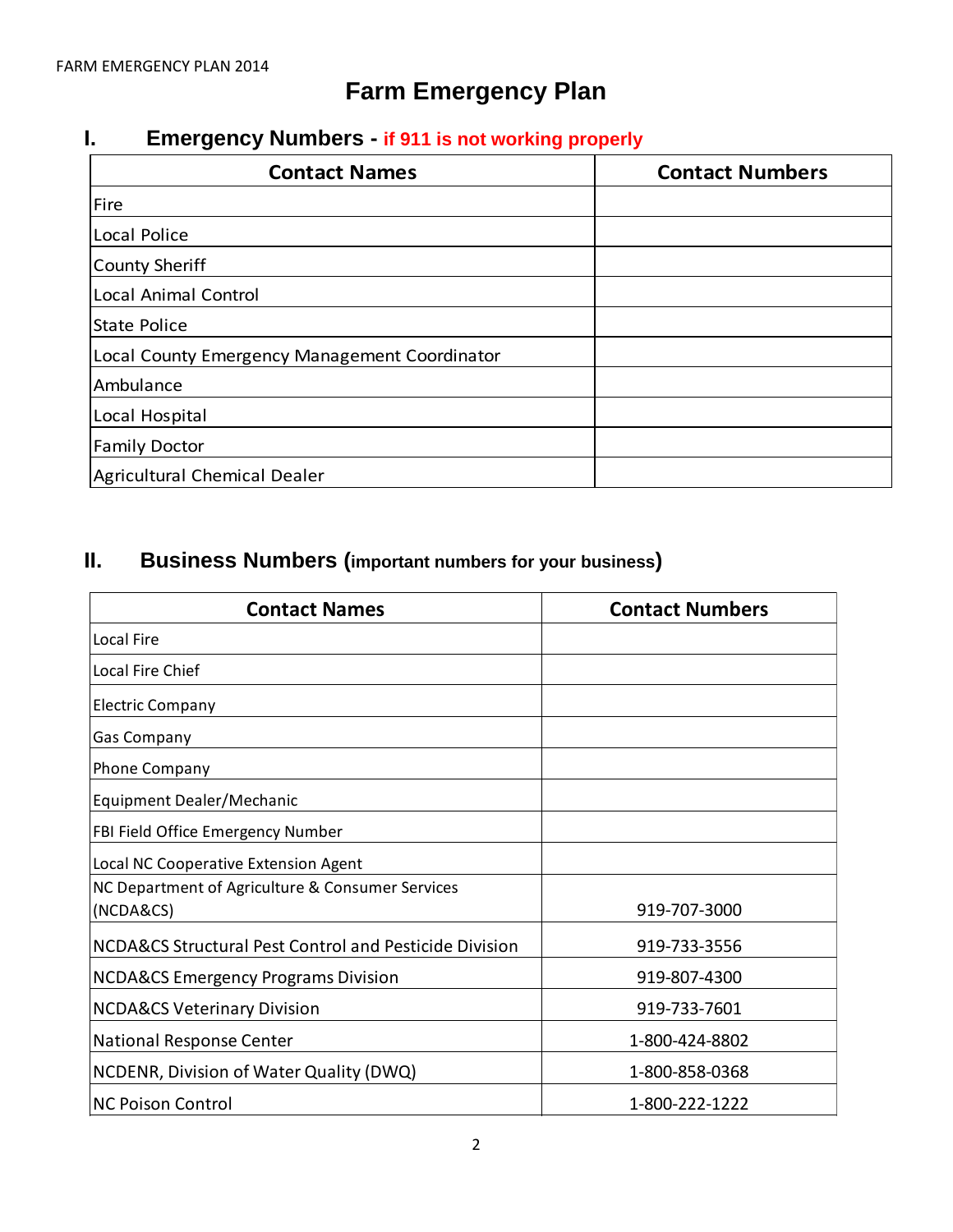## **III. Directions to Farm from nearest major road or highway:**

**INCLUDE LANDMARKS or OTHER MARKERS VISIBLE BY AIR IN CASE OF RESPONSE BY AIR.**

## **IV. Facility Information**

| <b>Primary Contact Information</b>                         |  |  |  |  |
|------------------------------------------------------------|--|--|--|--|
| Name                                                       |  |  |  |  |
| <b>Address</b>                                             |  |  |  |  |
| <b>Phone Day</b>                                           |  |  |  |  |
| <b>Phone Night</b>                                         |  |  |  |  |
| Fax                                                        |  |  |  |  |
| Cell                                                       |  |  |  |  |
| Pager                                                      |  |  |  |  |
| Alternate                                                  |  |  |  |  |
| <b>Owner Information if Different from Primary Contact</b> |  |  |  |  |
| Name                                                       |  |  |  |  |
| <b>Address</b>                                             |  |  |  |  |
| Phone Day                                                  |  |  |  |  |
| <b>Phone Night</b>                                         |  |  |  |  |
| Fax                                                        |  |  |  |  |
| Cell                                                       |  |  |  |  |
| Pager                                                      |  |  |  |  |
| Alternate                                                  |  |  |  |  |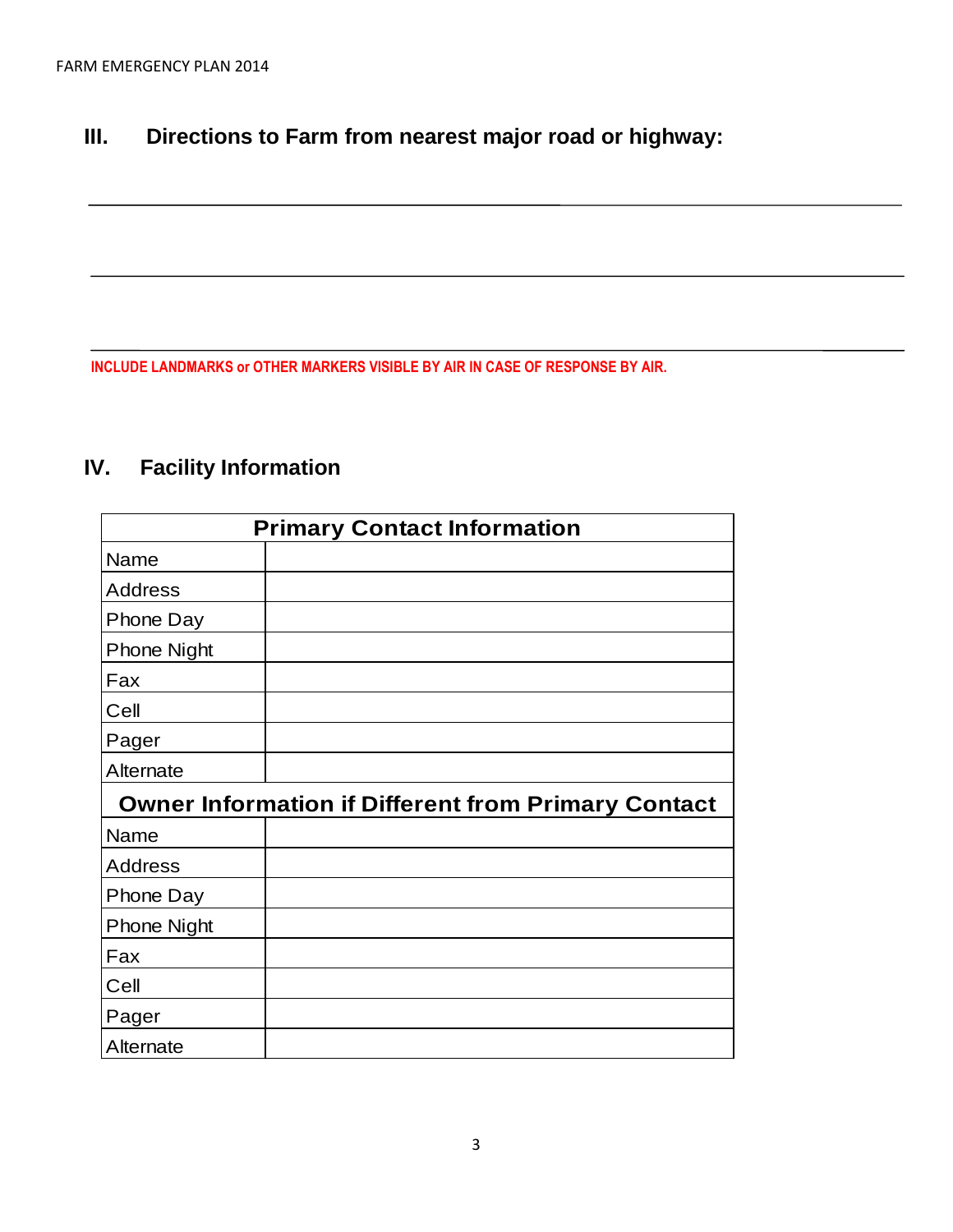| <b>Site Information</b>                            |  |  |  |
|----------------------------------------------------|--|--|--|
| Date Completed                                     |  |  |  |
| lFarm Name                                         |  |  |  |
| <b>Farm Physical Address</b>                       |  |  |  |
| Township/Sector/Quadrant                           |  |  |  |
| <b>Farm GPS Coordinates</b>                        |  |  |  |
| Latitude                                           |  |  |  |
| Longitude                                          |  |  |  |
| <b>Chemical Storage Information (If Different)</b> |  |  |  |
| <b>Address</b>                                     |  |  |  |
| Township/Sector/Quadrant                           |  |  |  |
| Latitude                                           |  |  |  |

**Farmers need to assure record information for Restricted Use Chemicals is kept as required by NCDA&CS Structural Pest Control and Pesticide Division and Local Fire Department.**

#### Landing Zone Information for Air Transport

- Landing Zone should be a minimum of 100 feet x 100 feet
- Level land with slope less than 5 degrees
- Compact dirt- grass-road
- Free of obstructions
- No debris that can become airborne
- Mark corners of landing zone
- Do not approach the aircraft except on instruction from flight crew
- Avoid tail rotor area
- No one in landing zone during take off
- No smoking or open flame
- Make a large cross or "x" or SOS with contrasting vegetation so that it clearly stands out.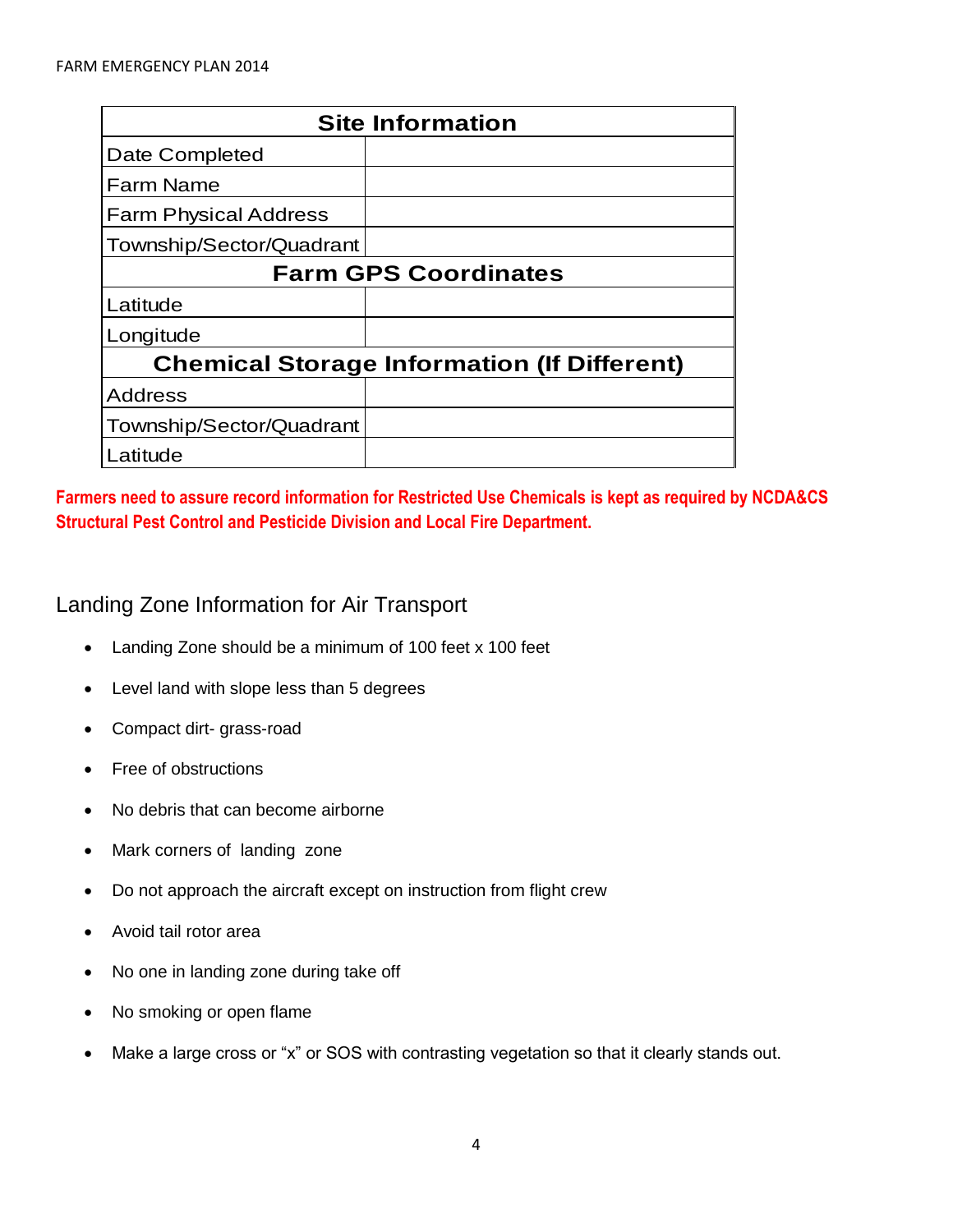#### FARM EMERGENCY PLAN 2014

**Map or Sketch Suggested:** Map the farm site or any part of the farm where chemicals are stored to include labels and symbols. Maps may be obtained through the local Farm Service Agency, which will enable responders to see where fields are located, if needed in an emergency. Reviewing farm maps with local first responders and locating maps in a clearly labeled, accessible container is advised. (Attach map to this plan.) A good container can be a PVC tube with caps secured to a fence post or sign on entry to the farm.

- Buildings/structures location- Indicate sizes and locations of doors.
- Barns, houses, shops, outbuildings, silos, in-ground silage pits, grain bins, manure pits, lagoons, litter storage, dead animal boxes, etc.
- Special land features
- Roads and crossroads, driveways and lanes, fences and gates.
- Wells and/or municipal water supply, hydrants, ponds, streams, rivers, lakes and wetlands.
- Septic tanks and wastewater systems
- Drainage ditches, culverts, surface drains. Slope of land-direction of drainage
- Identify where chemicals, fertilizers and the emergency spill kit are stored.
- Note fire concerns
- Location of first aid kits and fire extinguishers
- Overhead and buried power lines
- Location of key box for locks to buildings, gates, etc.
- List of silos and grain bins with size and capacity by their individual numbers

Suggested symbols to show location for each building –be sure to include a legend on maps.

- (G) Gas shutoff
- (E) Electrical shutoff
- (AST) Above ground fuel storage tank
- (UST) Underground fuel storage tank
- (LP) Liquid propane
- (CG) Compressed gas (oxygen, acetylene)
- (AA) Animal areas
- (MS) Manure storages (liquids and solids)
- $\bullet$  (S) -Silos
- (OsEPL) Off-site emergency plan location
- (**+**) First Aid Kit
- (FEXT) Fire Extinguisher
- (ESK) Emergency Spill Kit
- (GB 1) Grain Bin and Assigned Number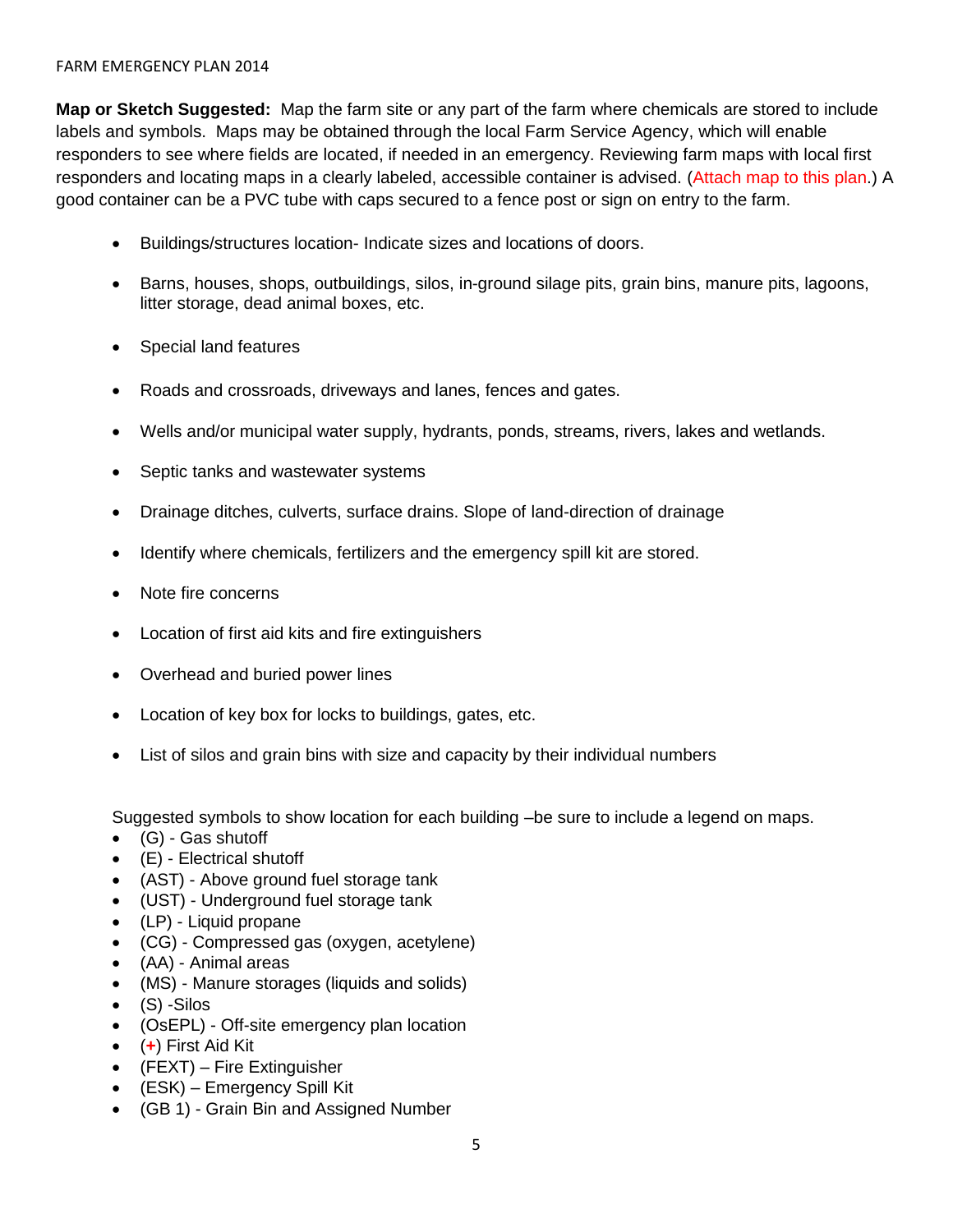## **V. Agricultural Chemical and Application Equipment Security**

Vigilance and observation of suspicious activity are keys to managing security on your farm. Situations that should be reported quickly include the following:

- Mark chemical storage area with chemical hazard placard. This will help emergency responders identify the type of storage. If you need assistance with how to placard, contact your local fire or emergency services personnel for assistance.
- Unusual sickness among staff or unusual numbers of sick or dead animals, birds or insects in your immediate vicinity.
- Signs of break-ins, theft, tampering or indications of possible attempt to harm or damage a vital or sensitive facility.
- Unexpected spraying activities, whether via aircraft, trucks or individuals with hand held sprayers, in areas where such activity would not be customary or appropriate, or evidence that such unexplained activity recently occurred. The goal should be to make it as difficult as possible for potential troublemakers to obtain chemicals or application equipment. Advise your family and employees of the following recommendations and implement those that apply to your operation.
- Report suspicious activity, vehicles, people, theft, sabotage and vandalism to your local law enforcement agency. Include MSDS sheets for chemical used on the farm.

#### **The following practices will help to reduce the likelihood of adverse events from occurring:**

- Keep chemical storage areas secure and locked or otherwise secured to prevent unauthorized access.
- Keep an updated and accurate inventory of all chemicals in your possession. Inventory should be maintained in more than one location in case of fire, tornado, or other unforeseen event. Labels or Material Safety Data Sheets can be obtained from chemical vendor or downloaded from [www.cdms.](http://www.cdms.net/)net
- Labels can be removed from an empty container if you have multiple containers of the same chemical that you will be using. Printed page size labels can be kept in a notebook labeled 'CHEMICAL INVENTORY'. Labels from containers can be placed in individual zip lock bags and put into a file. In the event of a fire, responders will want to know what chemicals are on the farm in order to know what HAZMAT steps are necessary. In the event of an exposure, EMS and physician will need a copy of label to know how to treat properly. Be sure that family members and others working on the farm know where the inventory is kept. Empty containers without labels should be triple rinsed immediately to prevent unknown contamination.
- Walk the perimeter of your chemical and equipment storage area on a regular basis, checking for any signs of suspicious activity.
- Lock or secure all application equipment when it is not in use to prevent unauthorized access.
- Consider background checks for new employees.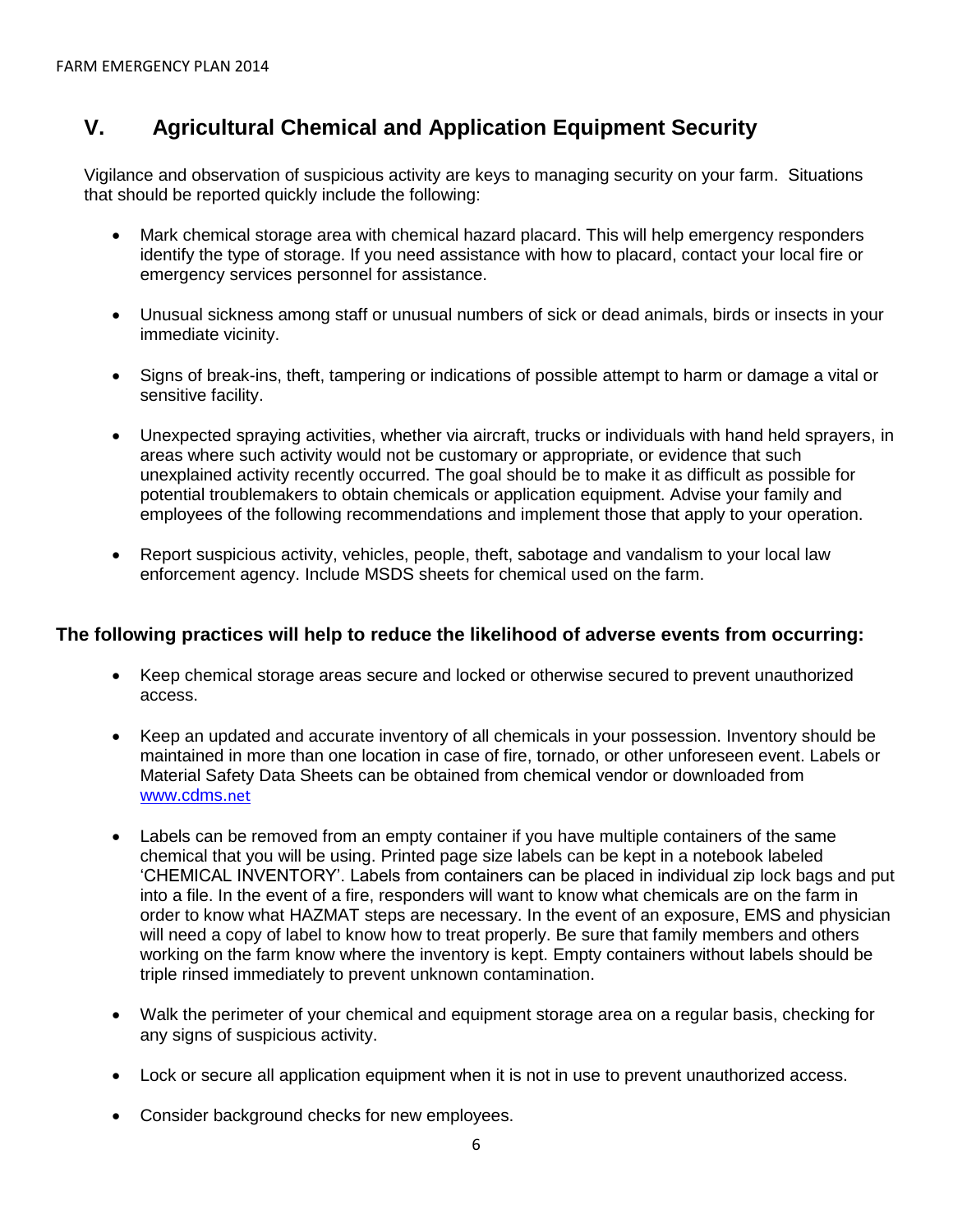- Restrict access of non-employees (delivery, maintenance, etc.) to your facilities and limit access to all chemical storage areas to reduce/prevent the potential for tampering with products.
- Have a list of emergency numbers (see page 2) prominently posted, and be sure that family members and employees have access and are aware of the contact list.

#### **All agricultural incidents should be promptly reported (within 15 minutes) to three levels of government:**

**1. Local authorities by calling 911.**

#### **2. State authorities.**

- NCDENR Division of Water Quality (DWQ) [http://portal.ncdenr.org/web/wq/home/er.](http://portal.ncdenr.org/web/wq/home/er) Call the Region closest to the environmental emergency. After-hours number is **1-800-858-0368**, in case of release and to find out the reporting requirements.
- NC Superfund Authorization and Reauthorization Act (SARA) Title III Program, Tier II reports -NC Emergency Management, **919-825-2277**.
- If pesticides are involved, notify the Structural Pest Control and Pesticides Division at **919-733-3556**.
- **3. Federal authorities.**
	- The National Response Center **1-800-424-8802**.

#### **VI. Spill or Release Response Procedures**

Spill or release response procedures refer to accidental spills or releases of all chemicals used on the farm, including pesticides, fertilizers, manure and petroleum products such as fuel oil and gasoline.

- Caution! Always assess the dangers of spill or release response first. If you cannot control and/or contain the spill without endangering your health or safety, then immediately call 911. If 911 services are not available in your area, call the fire department or state police directly. You should have these numbers posted by all phones. Use the form on (page 2) to record emergency phone numbers. If pesticides are involved, notify the Structural Pest Control and Pesticides Division at **919-733-3556**.
- Control the source of the spill or release, if possible. For example, shut off valves or pump, plug holes, set container upright, or contain by damming or diking. If there is a fire, be aware that spraying water on some chemicals can cause a chemical reaction that can make the situation worse. For small fires involving chemicals, use a fire extinguisher rated for all types of fires. For any fire that you cannot easily control, call 911 or the fire department. Make sure you indicate what chemicals are involved.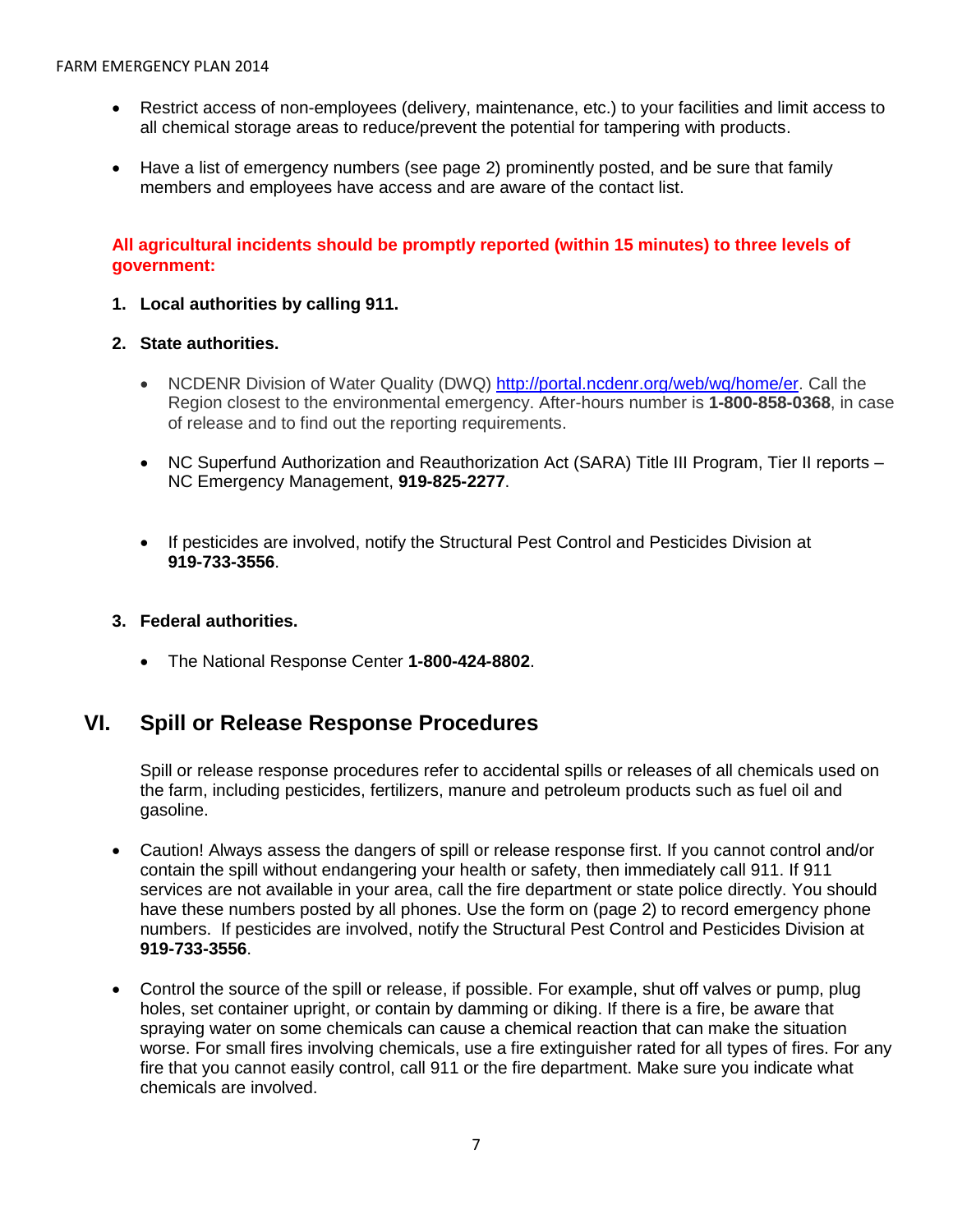- Contain the spill to a small area, away from groundwater or surface water. The spill could reach groundwater or surface water if it soaks into the soil or if it gets into a drainage ditch, wetland or pen water such as a pond or stream. Spills that reach the water can contaminate wells, kill fish and wildlife and be very costly to clean up.
- Communicate details to local, state and federal authorities.
- Cleanup and follow-up requirements. All releases must be cleaned up. With some releases, the chemical can be easily cleaned up and disposed of using commonly available farm resources (loader, shovel, manure spreader and suitable field area for distribution of contaminated soil). In other cases, a professional remediation company may be required to safeguard the community and the environment. The N.C. Pesticide Disposal Assistance Program can provide assistance by facilitating disposal and a list of contractors. Call **919-733-3556**
- NCDENR DWQ spill response staff members will help you determine the appropriate cleanup actions and what follow-up reporting requirements are required for the specific release.

#### **VII. Recommendation for Agrichemical Spill Kits**

Spill kits should be kept near the sprayer and in the chemical mixing and loading area, storage area or in the transport vehicle.

#### **Suggested Spill Kit Contents**

- Keep MSDS or product label nearby for easy access
- Personal protective equipment (chemical-resistant gloves, boots, protective suit, safety glasses).
- Drum/bucket/trashcan to contain collected/generated disposal material
- Absorbent materials, such as absorbent clay, sawdust, pet litter, activated charcoal, vermiculite, paper or spill pillows to soak up liquid spills.
- Sweeping compound to keep dry spills from drifting during cleanup.
- Shovel, broom and dustpan.
- Heavy-duty detergent.
- Fire extinguisher rated for all types of fires.
- Other spill cleanup items specified on the labels of products used regularly.
- Closable, sturdy plastic container (labeled "Spill Kit").
- **Emergency telephone numbers (page 2).**

**NEW**: EPA now requires farms to prepare oil spill plans for fuel tanks depending on the amount of fuel stored on site. For more information; [http://www.epa.gov/emergencies/content/spcc/spcc\\_ag.htm](http://www.epa.gov/emergencies/content/spcc/spcc_ag.htm)

#### **VIII. Anhydrous Ammonia**

Farmers can help keep anhydrous ammonia secure by taking the following precautions:

• Use tank or valve locks.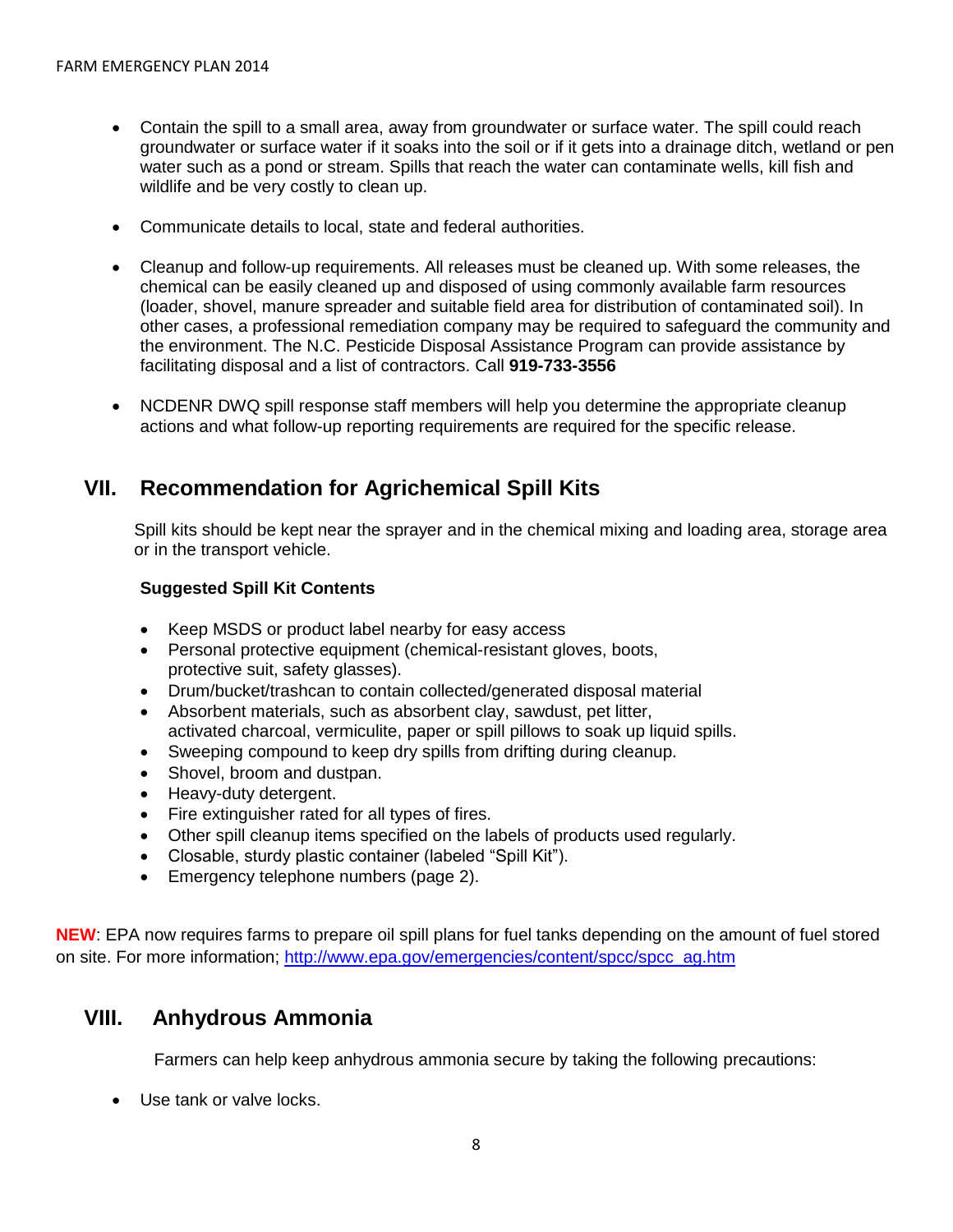- Be alert for suspicious persons and activities around the farmstead. Report any incidents to the local police. Look for signs of suspicious activities, including:
	- o Partially opened tank valves and/or leaking valves.
	- $\circ$  Common items associated with and often left behind after theft, including small propane tanks, buckets, coolers, gas cans, duct tape, garden hoses and bicycle inner tubes.
- Don't leave tanks unattended for long periods of time. Return tanks to the dealer immediately after use.
- When storing tanks, position tanks in well-lit open areas where they can be easily seen from the road.
- Consider the use of dyed anhydrous ammonia to make the fertilizer less attractive to drug makers.

#### **If you use and/or store anhydrous ammonia, here is information you may want to keep:**

| Anhydrous Ammonia Purchase |                                 |  |  |  |
|----------------------------|---------------------------------|--|--|--|
| Date of Sale               |                                 |  |  |  |
| <b>Quantity Purchased</b>  |                                 |  |  |  |
|                            | <b>Purchaser's Information*</b> |  |  |  |
| Name                       |                                 |  |  |  |
| Address                    |                                 |  |  |  |
| Phone Number               |                                 |  |  |  |
| Driver's License Number    |                                 |  |  |  |

*\****Recommended to be kept for all fertilizers, though not required.**

#### **If you use and/or store ammonium nitrate fertilizer:**

- Keep the storage areas secure and locked where fire codes permit.
- Keep an updated and accurate inventory of all ammonium nitrate in your possession.
- Walk the perimeter of your storage area on a regular basis, checking for signs of suspicious activity.
- Report suspicious activity, vehicles, people, theft, sabotage and vandalism to your local law enforcement agency.
- Lock and/or secure all application equipment when it is not in use.
- Consider background checks for new employees.
- Restrict access of non-employees (delivery, maintenance, etc.) to your facilities.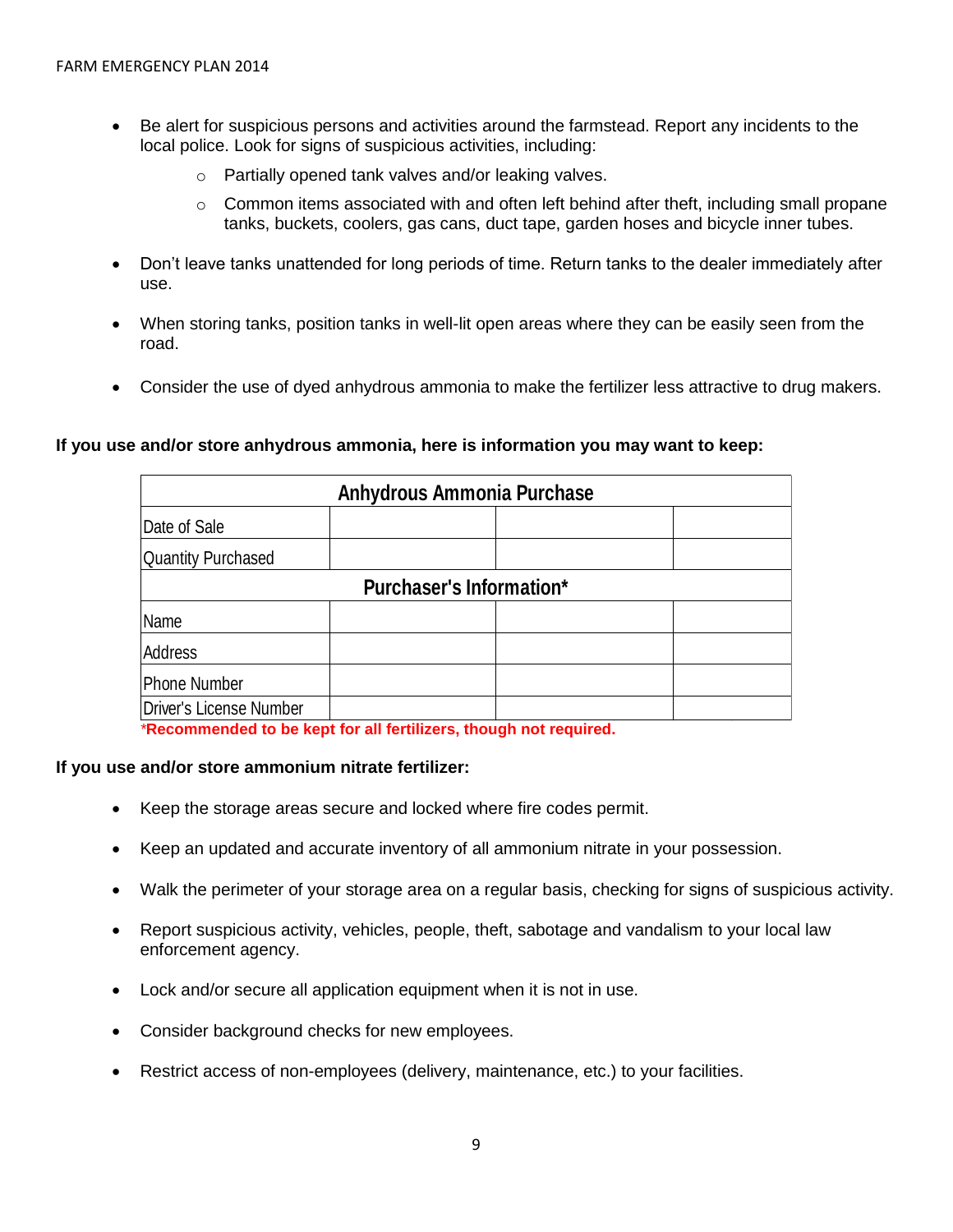- Have a list of emergency numbers (see page 2) prominently posted, and be sure that family members and employees are aware of it.
- Document relationship between purchaser and person picking up or accepting delivery of the ammonium nitrate fertilizer, if applicable.

### **IX. Farm Bio-security**

Bio-security for Livestock Operations

Bio-security involves practices designed to prevent harmful agents, such as viruses, bacteria, parasites or toxins, from coming in contact with livestock. Protocols should be part of every farm's management plan and should include prevention guides for farm visitors. Many diseases commonly found in the United States can be spread from farm to farm and result in animal sickness, death and economic losses.

Visitors may include neighbors and friends making casual visits or veterinarians, feed sales people or equipment dealers making professional visits. They may unknowingly bring harmful agents onto an operation as the risk is increased with visitors who regularly go from farm to farm as part of their profession.

The following precautions can aid in preventing disease introduction:

- Producers and veterinarians should become as familiar as possible with diseases by utilizing the training module on the department web site (ncagr.com/vet/DiseaseAlerts.htm)
- Producers should observe their stock closely for symptoms and immediately contact their veterinarian if clinical signs are seen.
- New herd additions should be minimized or suspended. If new animals must be added, they should be limited to those of known background and isolated and observed for illness for 2 weeks prior to introduction.
- Limit traffic and personal access of persons not directly affiliated with farm operations to increase bio-security.
- At a minimum, sanitize the bottom of any footwear before entry into contained livestock areas.
- Be knowledgeable of the international travel status of farm employees. Educate them on the need to limit access of farm premises for at least 14 days after returning from abroad. All clothing and personal items should be washed and disinfected upon re-entry. Discuss risk of employees receiving any gifts or food products from relatives residing overseas.
- Refrain from feeding farm animals any garbage or waste food products of any type.
- Restrict the purchase of feed, forage, hay, or bedding materials to those of known domestic or local origin
- If used equipment must be purchased, limit it to that of known local origin and thoroughly sanitize it prior to bringing on to the farm.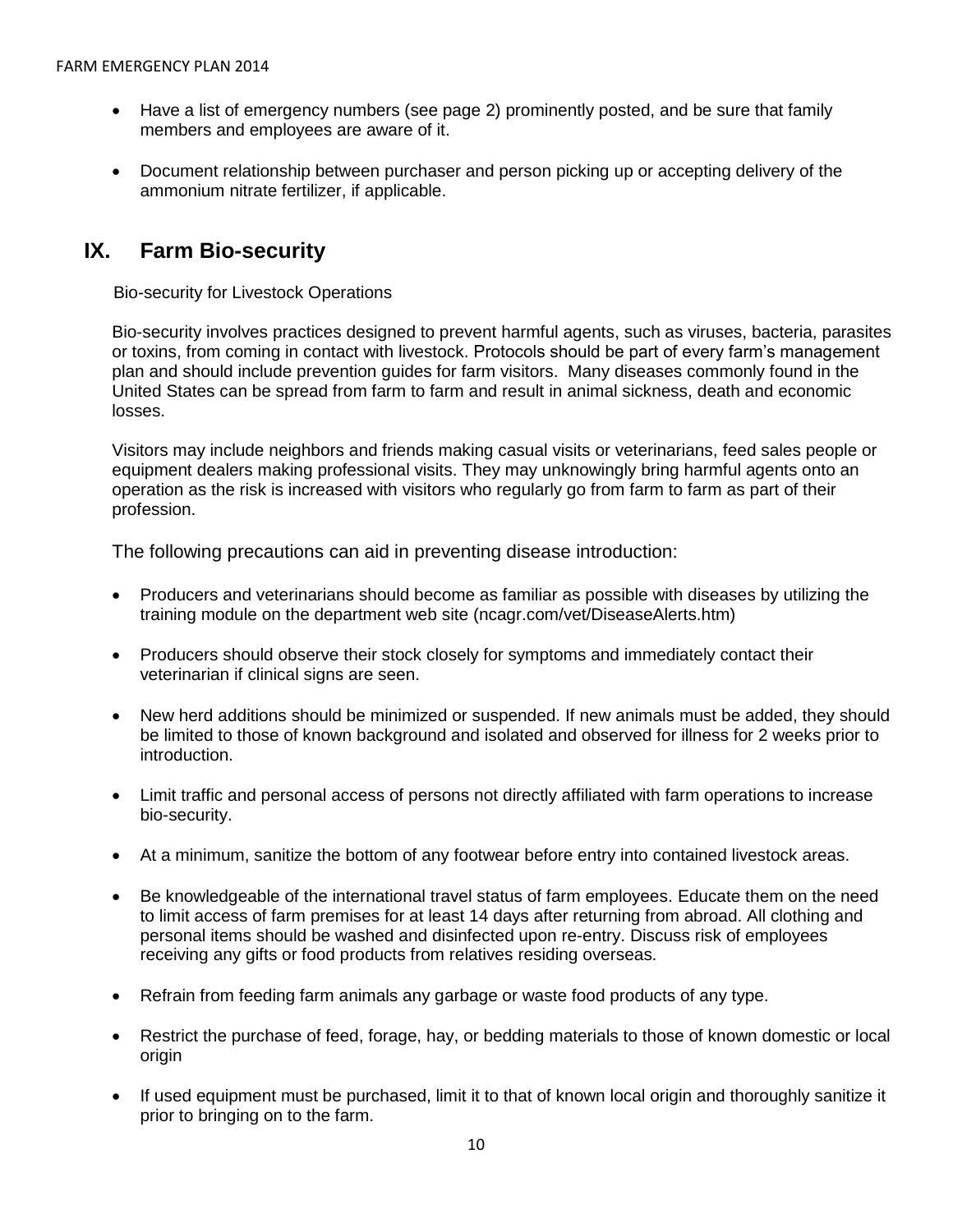- Restrict the entry of any non-farm employee. Clean and disinfect shoes and clothing prior to allowing entry of personnel to the animal holding areas of the premise.
- Discontinue the practice of allowing free-ranging dogs or pets on the farm premise. Limit wildlife entry to the farm as much as possible.

#### **The following guidelines can be used when hosting farm visitors:**

- Inform visitors of bio-security measures followed on the farm.
- No farm visit should be allowed without careful consideration for bio-security risks.
- Park visitor vehicle(s) away from livestock production areas to reduce contamination risks.
- Visitors should have or be provided with clean clothing and footwear if visiting livestock production areas.
- Contact with animals, livestock waste and feedstuff should be minimized whenever possible.
- Provide access to hand washing facilities on visitor arrival and departure.
- Keep track of how many visitors are on the farm at any given time to assist in accounting for all individuals in case of an emergency.

#### **X. Ag-terrorism Preparedness Tips**

- Educate your employees and let them know the risks to your farm business
- Be alert for people exhibiting odd or suspicious behavior; report to local law enforcement
- Conduct an assessment of potential threats to your farm
- Develop and implement a bio-security plan for your farm
- Assure employees and visitors to your farm understand restriction of access to livestock, especially if they have been out of the country
- Keep yourself informed on current issues related to threats of terrorism that might affect the food supply.